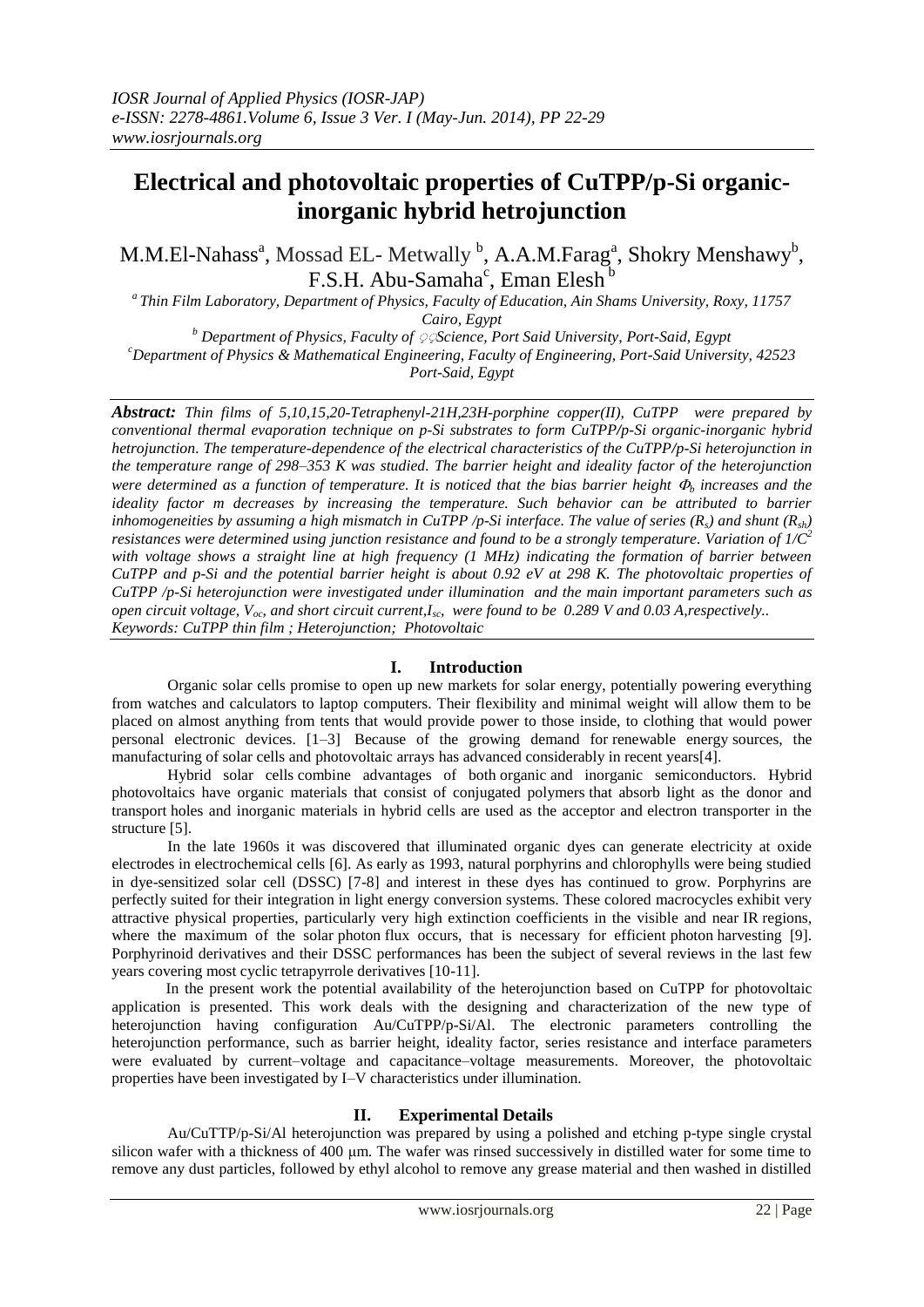water. The silicon wafer was etched using  $CP_4$  etching solution for 1.5 min. Etching solution was prepared by adding 18 ml of HF acid to 1.5 ml of acetic acid and 57 ml Conc. HNO<sub>3</sub>. After etching, the silicon wafer was washed for two minutes by distilled water and then by ethyl alcohol. After which the silicon wafer was coated from one side by aluminum electrode using thermal evaporation technique to fabricate the ohmic contact. The coating unit is supplied with a quartz crystal monitor (FTM4, Edwards) to determine the rate of deposition. The other side of silicon wafer was coated by CuTTP thin film with thickness 700 nm and the other masked electrode Au was deposited onto CuTPP thin film as ohmic contact.

The dark current-voltage (I-V) characteristics of Au/CuTTP/p-Si/Al p-Si heterojunction at different ambient temperatures, ranged from 293 to 353 K, were measured by using a high impedance Keithley electrometers model 617. The capacitance-voltage (C–V) characteristics of fabricated Au/CuTPP/p-Si/Al p-Si heterojunction were measured at room temperature at 1MHz by using a computerized capacitance–voltage system, consisting of C-V meter (Model 4108) in air and at dark conditions, interfaced to a personal computer. The illuminated current–voltage characteristics of Au/CuTTP/p-Si/Al heterojunct-ion were also measured by using Keithley electrometers model 617. The incident white light provided by halogen lamp of intensity 5mW/cm<sup>2</sup> , falls normally through the gold window on the organic film. The intensity of the incident light is recorded by a digital light meter (Lutro-Model LX-107).

## **III. Results And Discussions**

## *3.1 Dark current-voltage characteristics*

Fig.1 shows a semi logarithmic plot of the forward and reverse currents versus the applied voltage of Au/CuTPP/p-Si/Al p-Si heterojunction in the temperature range 293 – 353 K. The values of the current increases as the temperature increase. The heterojunction exhibits rectification behavior showing a diode-like characteristic. The specific parameters of the heterojunction such as the diode quality factor (m), the rectification ratio (RR), the series resistance (R<sub>s</sub>), the shunt resistance (R<sub>sh</sub>), the barrier height at the interface of the junction  $(\Phi_b)$  can de estimated from I-V characteristics curves. The maximum rectification ratio is observed at  $\pm 0.25V$  at room temperature condition as shown in Fig.2.

The junction resistance,  $R_j$  of Au/CuTPP/p-Si/Al p-Si heterojunction is determined from I-V characteristic curves according to following formula [12]:

$$
R_j = \frac{\partial V}{\partial I} \tag{1}
$$

By plotting the junction resistance,  $R_j$ , as an ordinate versus bias potential, the series,  $R_s$ , and the shunt,  $R_{sh}$ , resistances are estimated. Fig.3 shows that the junction resistance arrives to a nearly constant value under forward bias which is  $R<sub>S</sub>$ . The same behavior occurs also under reverse bias potential leading to determination of  $R_{sh}$ . The estimated values of  $R_{sh}$  and  $R_{sh}$  are found to be 42.864 and 96.341 kΩ, respectively.

The dark current-voltage characteristics are extremely useful for identifying the transport mechanisms operating conduction. Fig.4 shows the current–voltage (I–V) characteristics observed for the heterojunction under the forward bias at different temperatures. For each curve; there are two distinct voltage regions indicated that there are two different predominant conduction mechanisms. In the first low voltage region 0<V<0.2 Volt; as shown in Fig.4 the relation between lnI versus V is linear and the current of the Au/CuTPP/p-Si/Al device obeys the thermoionic emission over the organic/inorganic barrier in the heterojunction. According to this

conduction mechanism, the heterojunction current is given by [13-14].  
\n
$$
I = I_{01} \left( \exp\left(\frac{qV}{m_1 k_B T}\right) - 1 \right)
$$
\n(2)

Where q the electric charge,  $k_B$  the Boltzmann's constant, T the absolute temperature and  $m_I$  is the ideality factor which determined from the slope of the linear region of the forward bias  $ln (I)-V$  (Fig.4).

Fig.5 shows the ideality factor,  $m<sub>1</sub>$  as a function of temperature, the figure indicated that the ideality factor decrease with increasing temperature in the range of temperature 293-353K. The value of  $m_1$  is higher than the unity which may be attributed to either recombination of free carriers in depletion region or the increase of diffusion current [15]. To confirm that the thermoionic emission, at the first low voltage region, is the operating mechanism more analysis must be carried out. According to the thermoionic emission the saturation current  $I_{01}$  is given by[13-14]: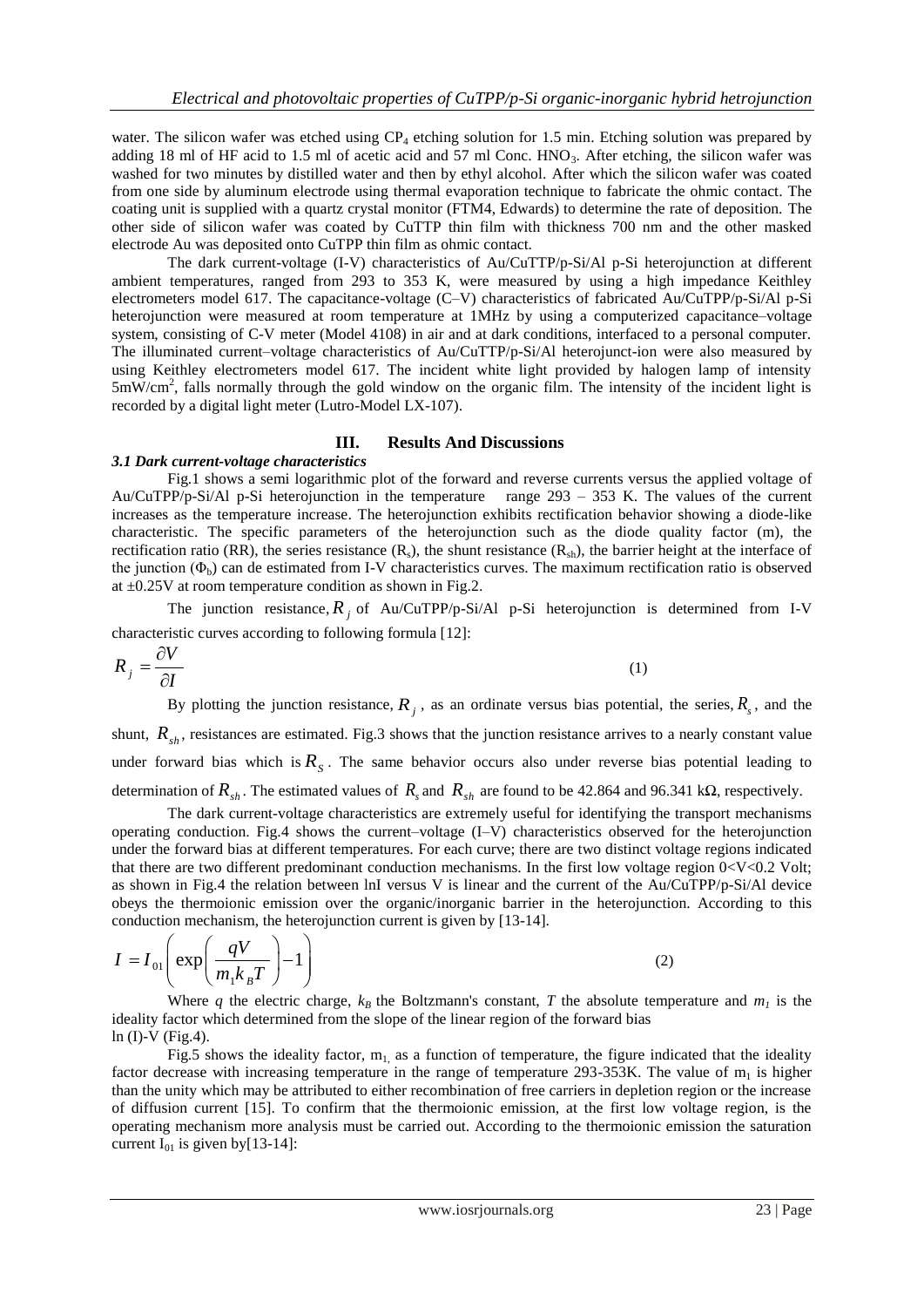$$
\ln\left[\frac{I_{01}}{T^2}\right] = \ln C + \left[\frac{-q\phi_{b0}}{k_B}\right]\frac{1}{T}
$$
 (3)

Where  $\phi_{b}$  is the effective barrier height at the CuTPP/p-Si interface at zero bias, C is a constant. The plot of 1n  $(I_{01}/T^2)$  versus 1000/T supports the thermoionic emission mechanism in the applied voltage range 0<V<0.2 Volt, as shown in Fig.6. The effective barrier height,  $\phi_{b}$ , is determined as ~0.37eV is calculated from the slope according to Eq.(3). It is well known the ideality factor in organic/inorganic heterojunction depends on electrode material [16], regardless that for barrier height.

Under high voltage region  $(V > 0.35V)$ , the transport through organic materials is governed by spacecharge limited currents (SCLC) mechanism is dominated in this voltage range, the current density will obey the following equation [17]

$$
J_{SCLC} = \frac{9}{8} \varepsilon_0 \theta \mu \frac{V^2}{d^3}
$$
 (4)

where  $\varepsilon_0$  is permittivity of free space of CuTPP,  $\mu$  is the carrier mobility, d is the film thickness and  $\theta$  is the trapping factor. Fig. 7 shows the semi logarithms of forward current versus applied voltage at different temperature. This relation shows power law dependence with order  $\approx$ 2 indicating that the SCLC with a single trap level is the dominant in this voltage range.

The trapping factor  $\theta$  is defined by the ratio of free charge to trapped charge and given by:

$$
\theta = \frac{N_v}{N_t} \exp\left(\frac{-E_t}{K_B T}\right) \tag{5}
$$

Where  $N_t$  is the total trap concentration at energy level  $E_t$  above the valence band edge and  $N_t$  is the effective density of states at the valence band edge. Fig. 8 shows the temperature dependence of  $\ln (I_f)$  in the space charge region. The trap level  $E<sub>t</sub>$  is determined from the slope of the curves and has the value of 0.3 eV.

The dark reverse  $I_R$ -V characteristics at different temperatures are shown in Fig.9. The reverse current shows a small dependence on voltage, although it increases with temperature. This indicates that the reverse current should be limited by another transport mechanism. The junction leakage was primarily dominated by the generation and recombination of carriers in the Si substrate [18, 19].The resulting reverse current from generation recombination of carriers is thermally activated and is governed by [20]:

$$
I_R = I_{OR} \exp\left(\frac{\Delta E}{k_B T}\right) \tag{6}
$$

where  $\Delta E$  is the carriers activation energy which determined from the slope of these straight line. The value of  $\Delta E$  is calculated and found to be 0.43, This value is nearly equal one half of the energy band of Si substrate  $(E_g(Si) = 1.1 \text{ eV})$ [19], which confirms that the temperature and voltage dependence of the dark reverse current is governed by generation and recombination of charge carriers in Si substrate rather than at organic–inorganic interface or organic material.

## *3.2 Capacitance-voltage characteristics*

The dark capacitance–voltage characteristics of Au/CuTPPCl/p-Si/Al heterojunction were measured at room temperature (293 K). High frequency (1MHz) is used to investigate the device capacitance, because the data obtained from the C–V measurement in the low frequencies range represents the sum of the space charge capacitance and the interface capacitance. As the frequency increases, the interface capacitance contribution to the device capacitance decreases [21].

Fig. 10 shows the relation between measured capacitance, C versus the applied reverse voltage. The relation between the junction capacitance and the reverse applied potential of an abrupt junction can be given by [22]:

$$
C^2 = \frac{q \varepsilon_s N_a A^2}{2(V_{do} - V_{appl})}
$$
\n<sup>(7)</sup>

where  $\varepsilon_s$  is the dielectric constant of p-Si and  $V_{d0}$  is the diffusion potential at zero bias. The inset of Fig.10 shows the plotting of  $(1/C^2)$  versus the reverse applied voltage. It is observed that  $(1/C^2)$  increase linearly by increasing the reverse applied voltage. The linearity of this relation indicates that the junction is considered as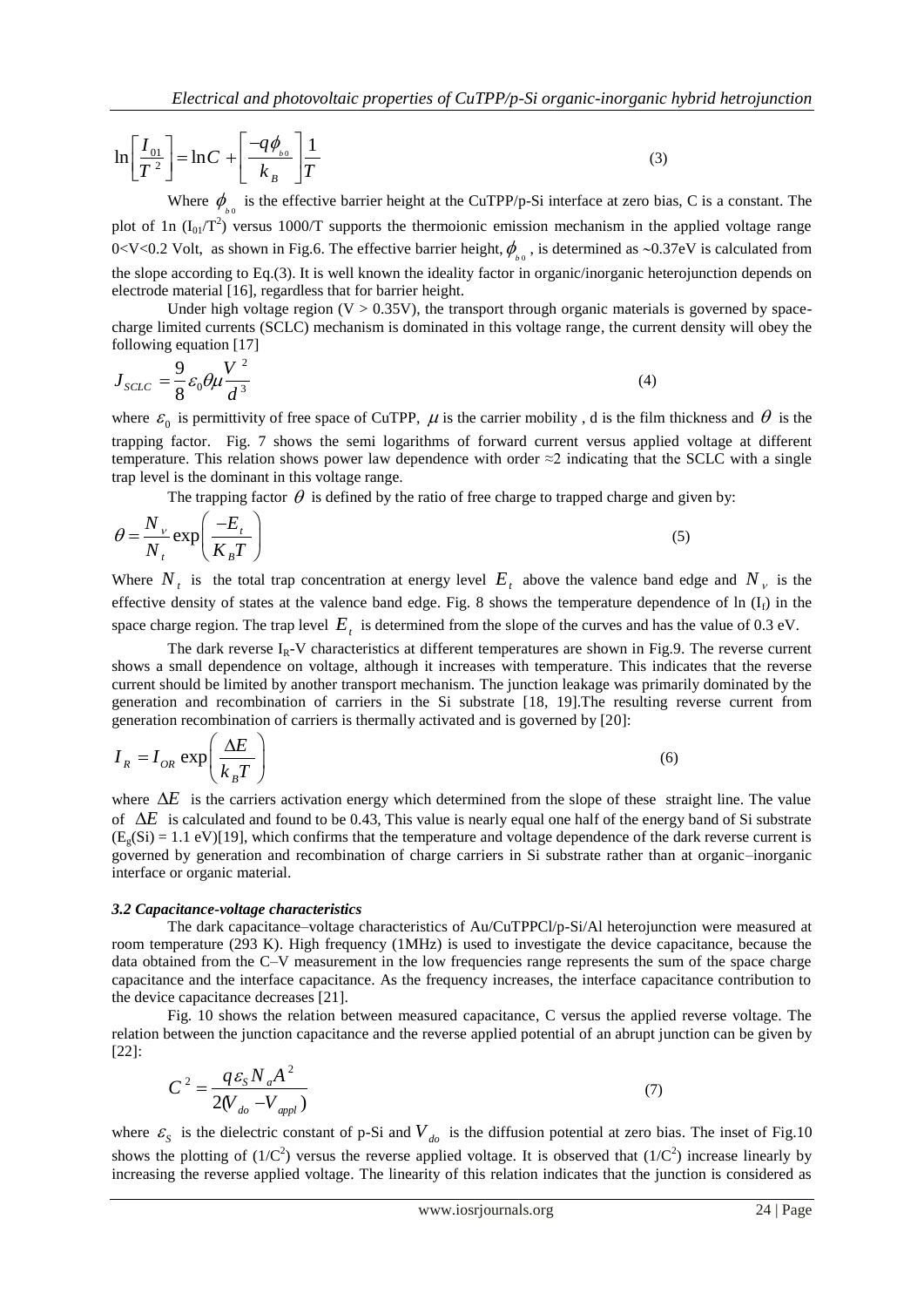an abrupt heterojunction. The diffusion potential determined from the extrapolation of the linear parts of  $(1/C^2-$ V) plot to the V axis value which is found to be 0.43eV. The doping concentration value is obtained from the slope and calculated as  $5.9 \times 10^{21}$  m<sup>-3</sup>.

The barrier height can be determined from the relation [23]:  

$$
\phi(C - V) = V_{do} + V_{p}
$$
 (8)

where  $V_p$  is the potential difference between the top of the valence band in the neutral region of p-Si and the Fermi level. The value of  $V_p$  has been calculated as 0.228 eV [22]. Therefore, the barrier height of value0.65 eV. The discrepancy between the barrier height obtained from the (I–V) and that obtained from(C–V) may be due to existence of excess capacitance at the structure or presence of barrier height inhomogeneity [23]. The difference between calculated values of barrier heights suggested that the barriers are non-uniform.

### *3.3 Photovoltaic characteristics*

I-V characteristic of Au/CuTPP/p-Si/Al heterojunction heterojunction measured at room temperature under illumination is shown in Fig.11. Under illumination, the light generates carrier-contribution photocurrent due to the production of electron-hole pairs as a result of the light absorption. As it can be seen from Fig.11; the values of open circuit voltage ( $V_{oc}$ ), short circuit current (I<sub>sc</sub>), voltage at maximum power ( $V_M$ ) and current at maximum power point  $(I_M)$  for the device are: 0.289V, 0.03mA, 0.16V and  $I_M$ =0.022mA; respectively. The filling factor (FF) is given by FF=  $V_M I_M / V_{oc} I_{SC}$ . The calculated value of FF is 0.39. The experimental power conversion efficiency of a solar cell is given by:  $\eta = FF V_{OC} I_{SC} / AP_h$  where  $P_h$  is illumination intensity  $\approx$ 5mW/cm<sup>2</sup> and A is the effective area=2mm<sup>2</sup>. The calculated value of cell efficiency is 3.4%. The efficiency had been calculated without correcting for reflection or electrode absorption losses. The calculated parameters are compared with those other some solar cells based porphyrin systems are listed in Table1.

## **IV. Conclusion**

Organic–inorganic heterojunction Au/CuTPP/p-Si-Al was prepared using thermal evaporation technique. The I–V characteristics demonstrated a rectification behavior of p–n heterojunction. The basic diode parameters such as the ideality factor, series resistance and the barrier height were extracted from the I–V measurement of Au/CuTPP/p-Si/Al. There are two basic conduction mechanisms operating in Au/CuTPP/p-Si/Al heterojunction solar cell and they are depending upon applied potential. Thermionic emission conduction mechanism is operating in the lower voltage range (0<V<0.2V); followed by SCLC with a single trap level in the potential range greater than 0.35V. The values of open circuit voltage, short circuit current and voltage at maximum power, current at maximum power, fill factor and power conversion efficiency of the device are: 0.28V, 0.03mA, 0.16V, 0.022mA, 0.39 and 3.4%, respectively.

#### **References**

- [1]. J. J. M. Halls, C. A.Walsh, N. C. Greenham, E. A. Marseglia, R. H. Friend, S. C. Moratti, , and A. B.Holmes, Nature 376(1995) 498.
- [2]. G. Yu, J. Gao, J. C. Hummelen, F. Wudl, and A. J. Heeger, Science 270(1995) 1789.
- [3]. B. Kraabel, J. C. Hummelen, D. Vacar, D. Moses, N. S. Sariciftci, A. J. Heeger, and F. Wudl, J. Chem. Phys. 104(1996) 4267.
- [4]. [http://en.wikipedia.org/wiki/Porphyrin.](http://en.wikipedia.org/wiki/Porphyrin)
- [5]. J.Milliron, Ilan. Gur , A. Paul, MRS Bulletin 30(2005) 44.
- [6]. H.Gerischer,M. Michel-Beyerle,E. Rebentrost, H. Tributsch, "Sensitization of Charge-Injection into Semiconductors with Large Band Gap".
- 
- [7]. A. Kay and M.Grätzel, J. Phys. Chem, 97(1993)6272.<br>[8]. A. Kay, R.Humphry and M.Grätzel, M. J. Phys.Chem. A. Kay, R.Humphry and M.Grätzel, M. J. Phys.Chem, 98(1994) 952.
- [9]. [M. Victoria ,](http://pubs.rsc.org/en/results?searchtext=Author%3AM.%20Victoria%20Mart%C3%ADnez-D%C3%ADaz) [G. Torre](http://pubs.rsc.org/en/results?searchtext=Author%3AGema%20de%20la%20Torre) and [T. Torres,](http://pubs.rsc.org/en/results?searchtext=Author%3ATom%C3%A1s%20Torres)Chem. Commun., 46(2010)7090-7108.
- [10]. G.Michael , B.Alexander and C.Wamser, [Journal of Porphyrins and Phthalocyanines](http://en.wikipedia.org/wiki/Journal_of_Porphyrins_and_Phthalocyanines) ,14( 2010)759.
- [11]. X.Wang and H.Tamiaki , Energy Environ. Sci,3(2009) 94. [12]. S.Riad, Thin Solid Films, 370 (2000) 253.
- S.Riad, Thin Solid Films, 370 (2000) 253.
- [13]. M.Shimura and A.Toyoda, Jpn.J.Appl.Phys, 23(1984)1462.
- [14]. D.V.Morgan, Y.Aliyu and R.W.Bunce, Phys.Status Solidi, A133(1992)77.
- [15]. T.S.Shafai and T.D.Anthopoulos, Thin Solid Films, 398(2001)361.
- [16]. S.R.Forrest, M.L.Kalplan and P.M.Schmidty, J.Appl.Phys, 56(1984)543.<br>[17]. M.A. Lampert, Rep. Prog. Phys. 27 (1964) 329.
- M.A. Lampert, Rep. Prog. Phys. 27 (1964) 329.
- [18]. S.R. Forrest, J. Phys.: Condens. Mater. 15 (2003) S2599.
- M.M. El-Nahass, H.S. Metwally, H.E.A. El-Sayed and A.M. Hassanien, Synthetic Metals ,161 (2011) 2253.
- [20]. M.M. Ahmed, Kh.S. Karimov, S.A. Moiz, IEEE Trans. Electron, 51 (2004) 121.
- [21]. B.Boyarbay,H.Cetin,A.Uygun and E.Ayyildiz, Thin Solid Films 518(2010)2216.
- [22]. N. Kavasoglu, C. Tozlu, O. Pakma, A.S. Kavasoglu, S. Ozden, B. Metin, O. Birgi and S. Oktik, Synthetic Met. 159 (2009) 1880.
- [23]. F.Yakuphanoglu,Synth.Met.158(2008)108.
- [24]. K. Takahashi, S. Nakatani, T. Yamaguchi, T. Komura, S. Ito and K. Murata, Sol. Energy Mater. Sol. Cell 45 (1997) 127.
- [25]. M.M. El-Nahass, H.M. Zeyada, M.S. Aziz, M.M. Makhlouf, Thin Solid Films 492(2005) 290.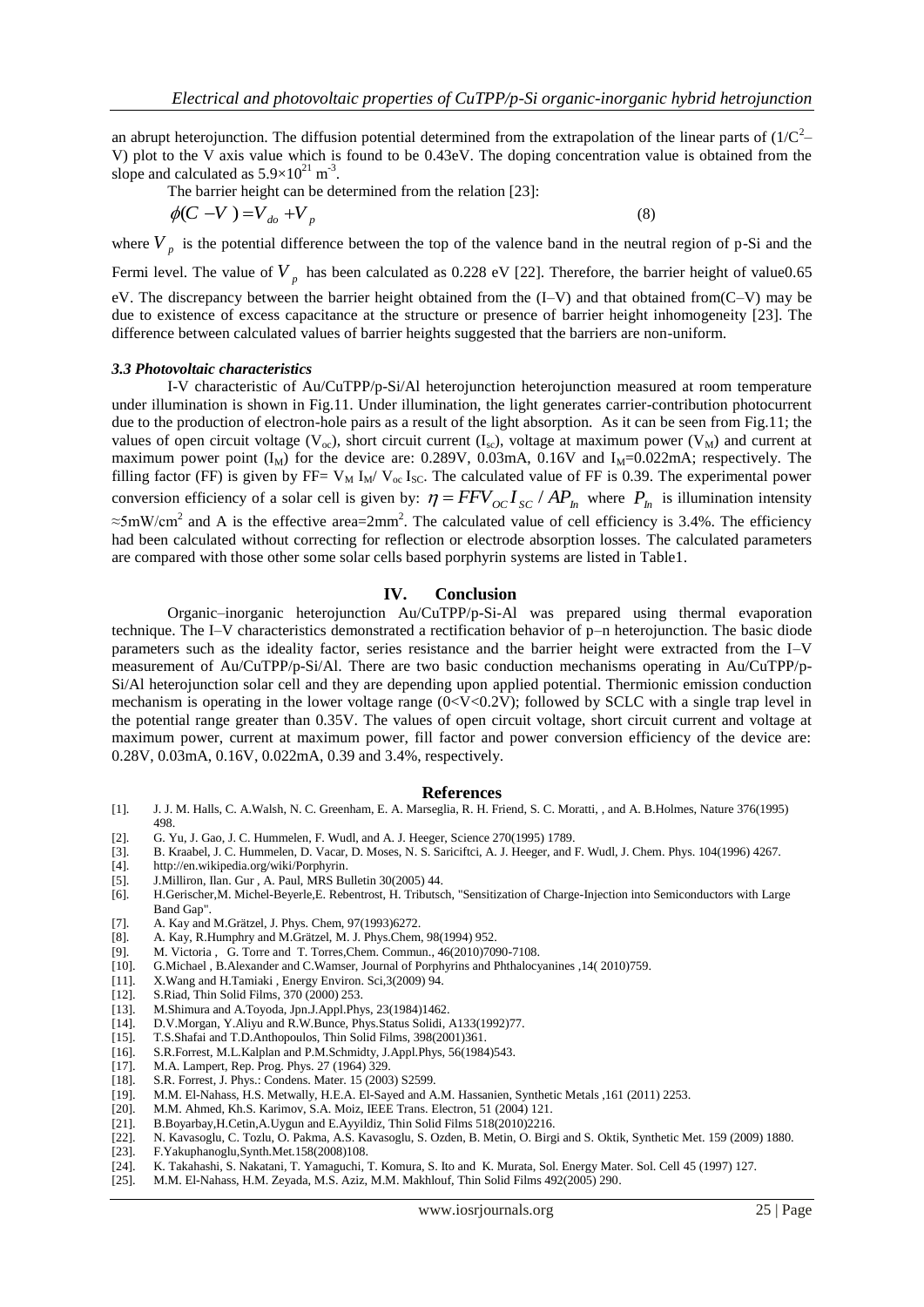| Solar cell<br>construction | $V_{oc}(V)$ | Fill<br>Factor | Efficiency% | Ref.            |
|----------------------------|-------------|----------------|-------------|-----------------|
| Au/CuTPP/p-Si/Al           | 0.289       | 0.39           | 3.4         | Present<br>work |
| Al/TPP/Au                  | 0.74        | 0.18           | 0.06        | [24]            |
| Au/TPP/p-Si/Al             | 0.25        | 0.37           | 2.45        | [25]            |
| Au/FeTPPCl/p-<br>Si/Al     | 0.47        | 0.32           |             | [19]            |

**Table.1** Parameters of some organic solar cells based on porphyrin system.

## **Figure captions:**

**Fig .1** I-V characteristic in the dark at different temperature in forward and reverse bias.

**Fig.2** Relation between the rectifation ratio, RR, and the bias potential for Au/CuTPP/p-Si/Al heterojunction diode.

Fig.3 Relation between the junction resistance, R<sub>j</sub>, and the bias potential for Au/CuTPP/p-Si/Al heterojunction.

**Fig.4** Dark I-V characteristics of CuTPP/p-Si/Al at different temperature in forward bias.

**Fig.5** Temperature dependence of ideality factor, $m_1$ , for Au/CuTPP/p-Si/Al hetrojunction.

**Fig.6** The plotting of 1n saturated current divided by  $T^2$  vs. 1000/T at the first region.

**Fig.7** Shows the semi logarithms of forward current verse semi logarithms applied voltage at different temperature.

**Fig.8** Temperature dependence of  $ln(I_f)$  at 1 and 1.5 V

**Fig.9** Plot of of  $\ln (\text{I}_{\text{R}}/\text{T}^2)$  vs. 1000/T.

**Fig.10** Plot of  $C^2$ -V<sub>l</sub> characteristics of the Au/CuTPP/p-Si hetrojunction.

**Fig.11** Current -voltage characteristics curve for Au/CuTPP/p-Si/Al p-Si heterojunction under illumination conditions at room temperature.





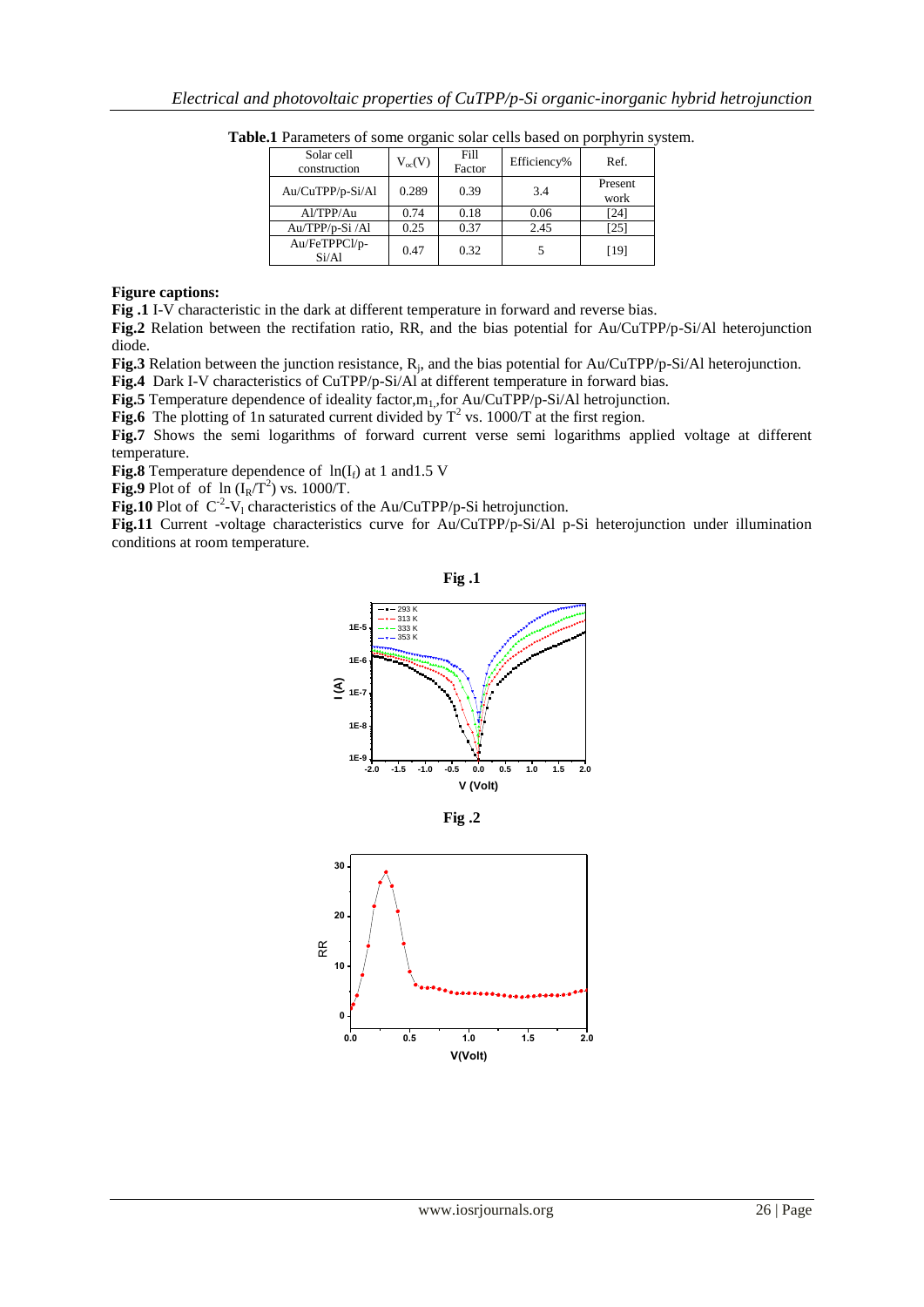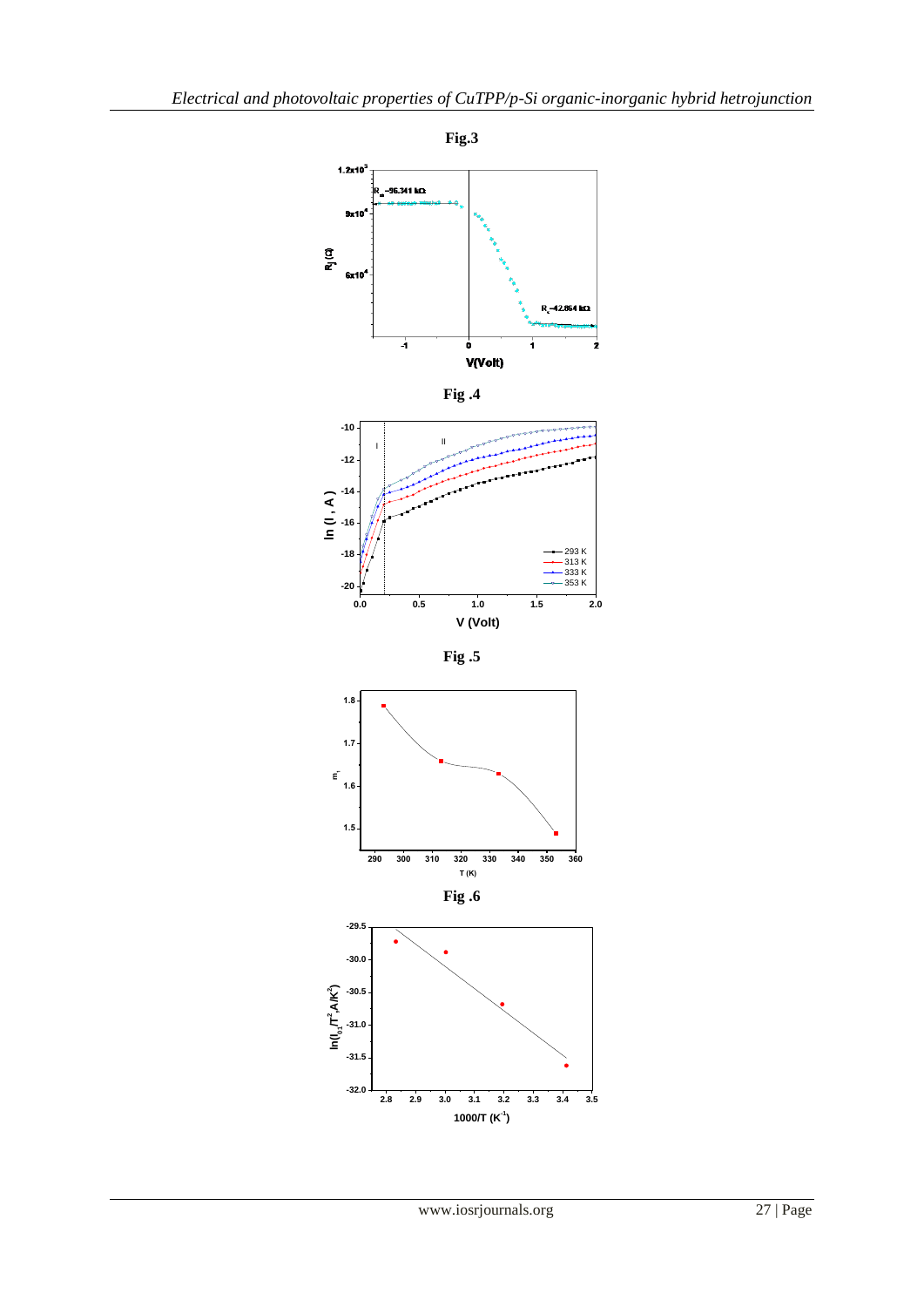